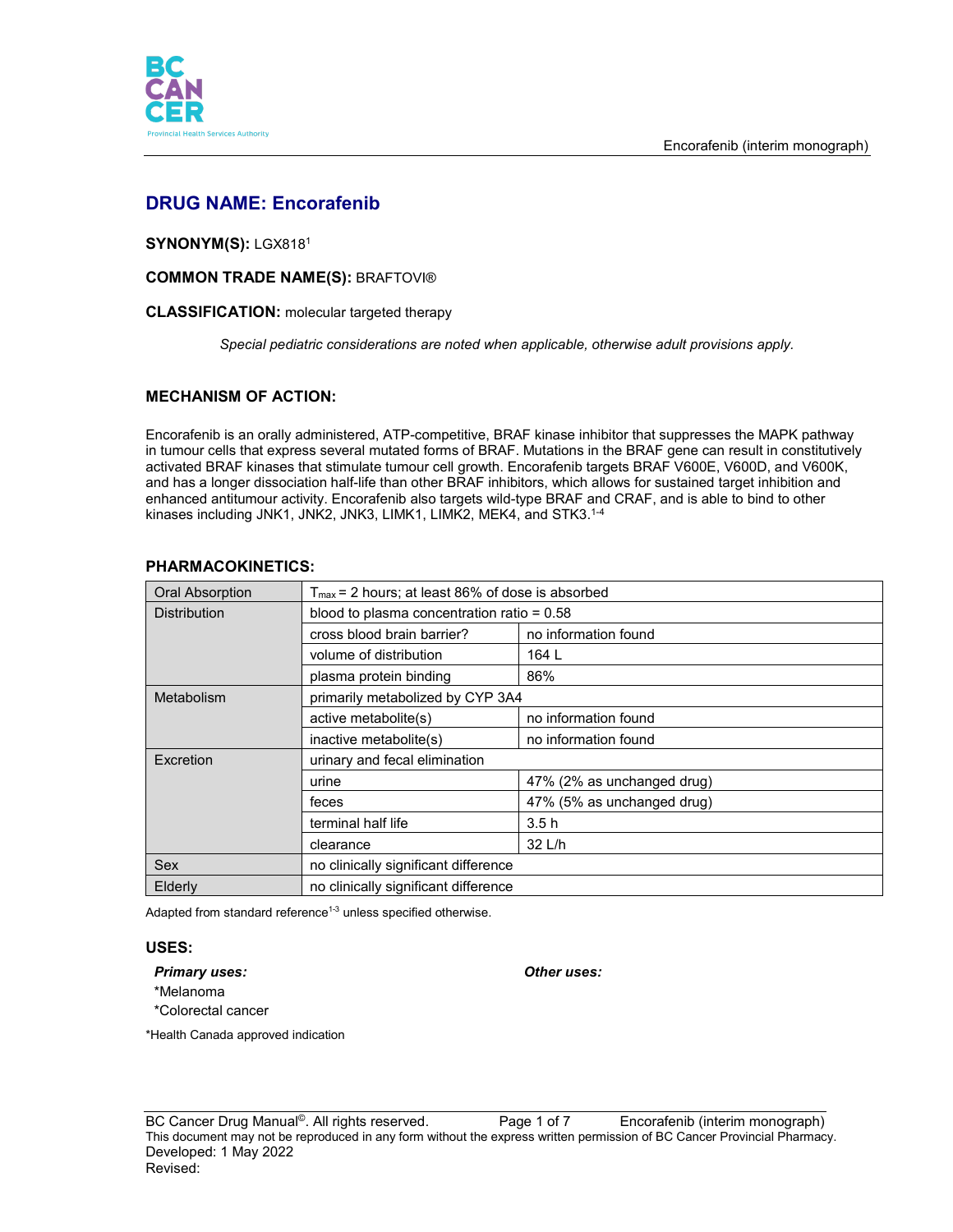

# **SPECIAL PRECAUTIONS:**

## *Caution:*

- *secondary malignancies*, including *cutaneous squamous cell carcinoma*, *new primary melanoma*, and *noncutaneous malignancies* have been reported; begin screening for suspicious lesions prior to initiating encorafenib and monitor throughout treatment $^{2,3}$
- *QTc prolongation* has been observed with encorafenib; monitor ECG and electrolytes in patients with known risk factors and correct hypokalemia and/or hypomagnesemia prior to treatment<sup>2,3</sup>
- *drug interactions* involving the CYP 3A4 metabolism pathway are possible and may require starting dose adjustment of encorafenib<sup>2,3</sup>
- patients with pre-existing *hypertension* may experience worsening of their blood pressure control5

*Carcinogenicity:* No carcinogenicity studies have been conducted. Secondary malignancies have been reported with encorafenib.<sup>3</sup>

*Mutagenicity:* Not mutagenic in Ames test. Encorafenib was not clastogenic in mammalian *in vitro* or *in vivo*  chromosome tests. 3

*Fertility:* In animal studies, decreased testicular and epididymal weight, decreased tubular generation in testes, and oligospermia were observed at exposures higher than those seen following human clinical exposure. $^3$ 

*Pregnancy:* In animal studies, decreased fetal body weights and increased incidence of total skeletal variations were observed at exposures higher than those seen following human clinical exposure. Increased post-implantation loss, including total loss of pregnancy, was observed at exposures significantly higher than those seen following human clinical exposure. Females of childbearing potential should use effective contraception during treatment and for two weeks after the last dose. Males with female partners of childbearing potential should use effective contraception during treatment and for at least one week after the last dose. Encorafenib may reduce the effectiveness of hormonal contraceptives via CYP 3A4 induction; alternative contraceptive measures are recommended. 2,3

*Breastfeeding* is not recommended due to the potential secretion into breast milk. Women should not breastfeed during treatment and for two weeks after the last dose.<sup>2,3</sup>

# **SIDE EFFECTS:**

The table includes adverse events that presented during drug treatment but may not necessarily have a causal relationship with the drug. Because clinical trials are conducted under very specific conditions, the adverse event rates observed may not reflect the rates observed in clinical practice. Adverse events are generally included if they were reported in more than 1% of patients in the product monograph or pivotal trials, and/or determined to be clinically important<sup>5,6</sup>.

**Incidence data in the Side Effects table is based on combination therapy with another systemic treatment unless otherwise indicated with an asterisk (\*). See paragraph following Side Effects table for more information on single agent encorafenib.** 

| <b>ORGAN SITE</b>                                     | <b>SIDE EFFECT</b>                                                    |  |
|-------------------------------------------------------|-----------------------------------------------------------------------|--|
|                                                       | Clinically important side effects are in <b>bold</b> , <i>italics</i> |  |
| blood and lymphatic<br>system/ febrile<br>neutropenia | anemia (15-37%, severe 4%)                                            |  |
|                                                       | leukopenia (13%)                                                      |  |
|                                                       | lymphocytopenia (13-24%, severe 2-7%)                                 |  |
|                                                       | neutropenia (13%, severe 3%)                                          |  |
| cardiac                                               | tachycardia $(6%)$                                                    |  |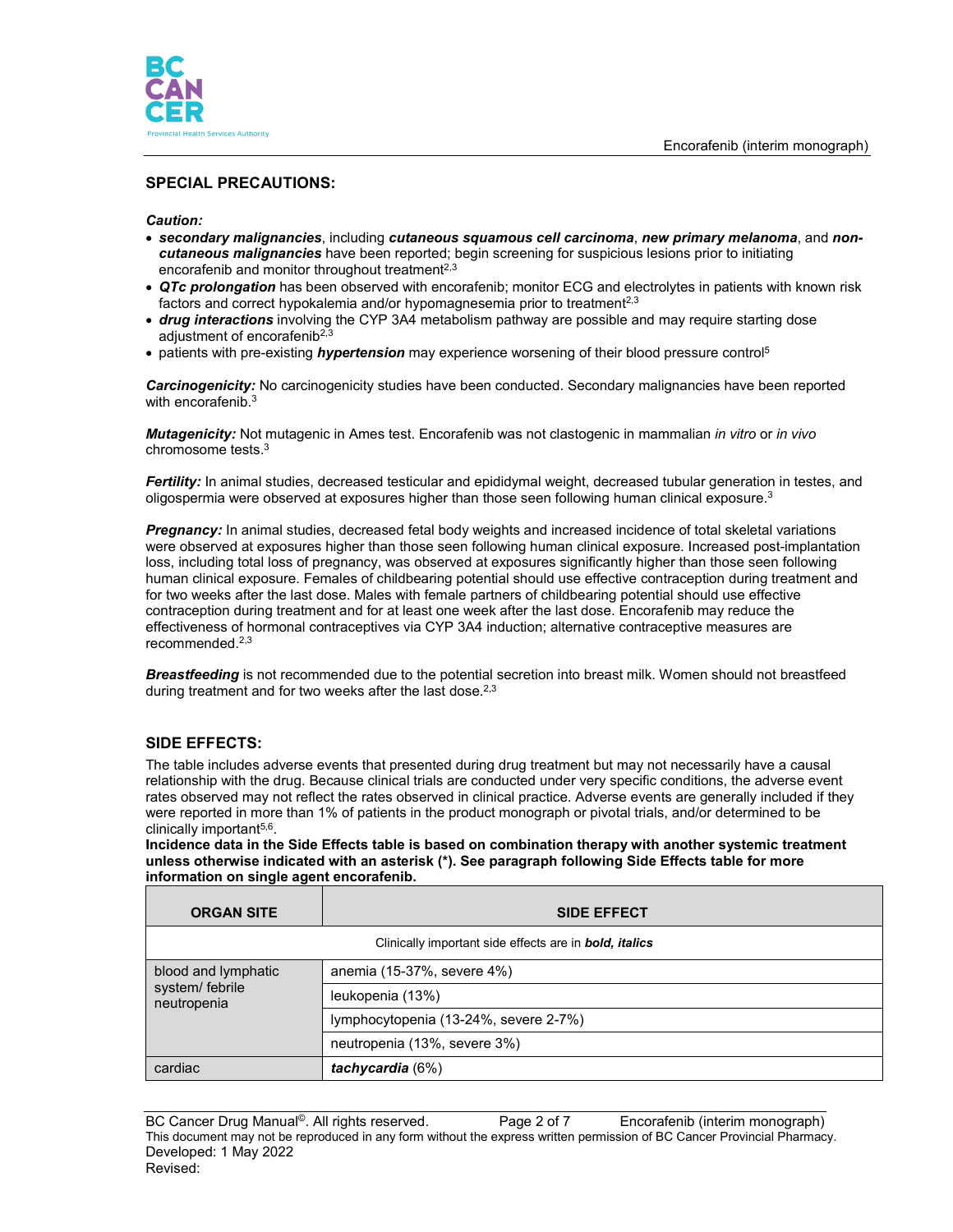

Encorafenib (interim monograph)

| <b>ORGAN SITE</b>                        | <b>SIDE EFFECT</b>                                                  |
|------------------------------------------|---------------------------------------------------------------------|
|                                          | Clinically important side effects are in <b>bold, italics</b>       |
| eye<br>see paragraph following           | blurred vision (4%)                                                 |
|                                          | retinal pigment epithelial detachment (20%, severe 3%)              |
| <b>Side Effects table</b>                | uveitis $(4%)$                                                      |
|                                          | visual impairment (20%)                                             |
| gastrointestinal                         | emetogenic potential: low <sup>7</sup>                              |
|                                          | abdominal pain (28-30%, severe 4%)                                  |
|                                          | constipation (15-22%)                                               |
|                                          | diarrhea (33-37%, severe 2-3%)                                      |
|                                          | nausea (34-41%, severe <2%)                                         |
|                                          | pancreatitis (<1%)                                                  |
|                                          | vomiting (21-30%, severe 1-2%)                                      |
| general disorders and                    | fatigue (43-51%, severe 3-7%)                                       |
| administration site<br>conditions        | peripheral edema (13%, severe 1%)                                   |
|                                          | pyrexia (17-18%, severe 1-4%)                                       |
| immune system                            | hypersensitivity (1-4%)                                             |
| investigations                           | activated partial thromboplastin time increase (12-13%, severe <5%) |
|                                          | albumin decrease (16%)                                              |
|                                          | alkaline phosphatase increase (17-21%, severe <4%)                  |
|                                          | ALT increase (17-29%, severe 6%)                                    |
|                                          | AST increase (14-27%, severe 1-3%)                                  |
|                                          | creatinine increase (51-93%, severe 2-4%)                           |
|                                          | gamma glutamyl transferase increase (45%, severe 11-12%)            |
|                                          | glucose increase (13-28%, severe 5-6%)                              |
|                                          | magnesium decrease (19%)                                            |
|                                          | magnesium increase (10%, severe 1%)                                 |
|                                          | potassium decrease (12-19%, severe 3%)                              |
|                                          | QTc prolongation (1-3%)                                             |
|                                          | sodium decrease (10-18%, severe 2-4%)                               |
| metabolism and nutrition                 | appetite decrease (27%, severe 1%)                                  |
| musculoskeletal and<br>connective tissue | arthralgia (26-44%, severe $\leq 1\%$ )*                            |
|                                          | back pain (9-15%, severe <1%)*                                      |
|                                          | myopathy (15-33%, severe <1%)*                                      |
|                                          | pain in extremity (10-11%, severe 1%)                               |
| neoplasms                                | basal cell carcinoma (1-2%)*                                        |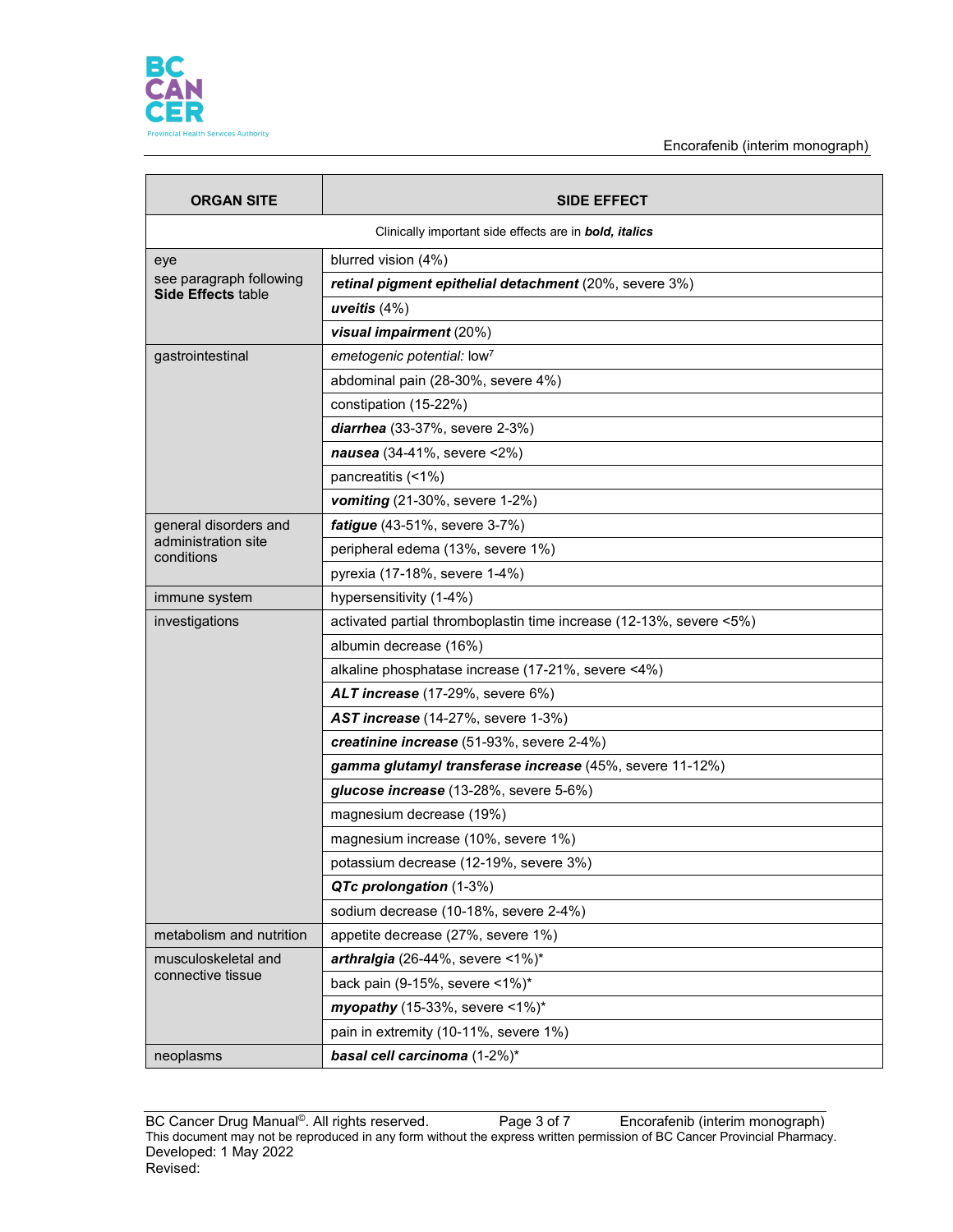

Encorafenib (interim monograph)

| <b>ORGAN SITE</b>                                    | <b>SIDE EFFECT</b>                                                        |  |
|------------------------------------------------------|---------------------------------------------------------------------------|--|
|                                                      | Clinically important side effects are in <b>bold</b> , <i>italics</i>     |  |
| see paragraph following<br><b>Side Effects table</b> | cutaneous squamous cell carcinoma, including keratoacanthoma (1-8%)*      |  |
|                                                      | new <i>primary melanoma</i> (1-5%)*                                       |  |
| nervous system                                       | dizziness (15%, severe 3%)                                                |  |
|                                                      | dysgeusia (6-13%)*                                                        |  |
|                                                      | facial paresis (1%)                                                       |  |
|                                                      | headache (20-22%, severe 2%)                                              |  |
|                                                      | peripheral neuropathy (12%, severe 1%)                                    |  |
| psychiatric                                          | insomnia (13%)                                                            |  |
| renal and urinary                                    | acute kidney injury (2%)                                                  |  |
|                                                      | hematuria (3%)                                                            |  |
| respiratory, thoracic and                            | dyspnea (11%, severe <1%)                                                 |  |
| mediastinal                                          | epistaxis (7%)                                                            |  |
| skin and subcutaneous                                | acneiform dermatitis (3-32%, severe <1%)*                                 |  |
| tissue                                               | alopecia (14-56%)*                                                        |  |
|                                                      | dry skin (13-38%)*                                                        |  |
|                                                      | erythema $(7-16%)^*$                                                      |  |
|                                                      | hyperkeratosis (23-57%, severe <1%)*                                      |  |
|                                                      | melanocytic nevus (14%)                                                   |  |
|                                                      | palmar-plantar erythrodysesthesia syndrome (7-51%)*                       |  |
|                                                      | panniculitis (2%)                                                         |  |
|                                                      | photosensitivity (4%)                                                     |  |
|                                                      | pruritus (13-31%, severe <1%)*                                            |  |
|                                                      | rash (22-41%, severe 1%)*                                                 |  |
| vascular                                             | hemorrhage (19%, severe 2-3%); see paragraph following Side Effects table |  |
|                                                      | hypertension (12%, severe 6%)                                             |  |
|                                                      | venous thromboembolism (3-6%); includes pulmonary embolism (1-3%)         |  |

Adapted from standard reference $^{2,3}$  unless specified otherwise.

\* includes incidence with single agent encorafenib (300 mg PO daily); see paragraph below

*Single agent encorafenib* is associated with an increased risk of certain adverse events compared to its use in combination therapy. Examples of adverse reactions observed at higher rates with single agent therapy include, but are not limited to, palmar-plantar erythrodysesthesia (51% vs 7%), hyperkeratosis (57% vs 23%), rash (41% vs 22%), alopecia (56% vs 14%), arthralgia (44% vs 26%), and grade 3 or 4 dermatologic reactions (21% vs 2%). Therefore, if the systemic treatment used in combination with encorafenib is interrupted or discontinued, encorafenib dose reduction or discontinuation is also recommended. 2,3

*Hemorrhage* and other bleeding events are reported in up to 19% of patients. The most frequently reported events are epistaxis (7%), gastrointestinal hemorrhage (4%), hematuria (3%), hematochezia (2-3%), rectal hemorrhage (2%), and hemorrhoidal hemorrhage (1%). Fatal cerebral hemorrhage has been reported in the setting of new or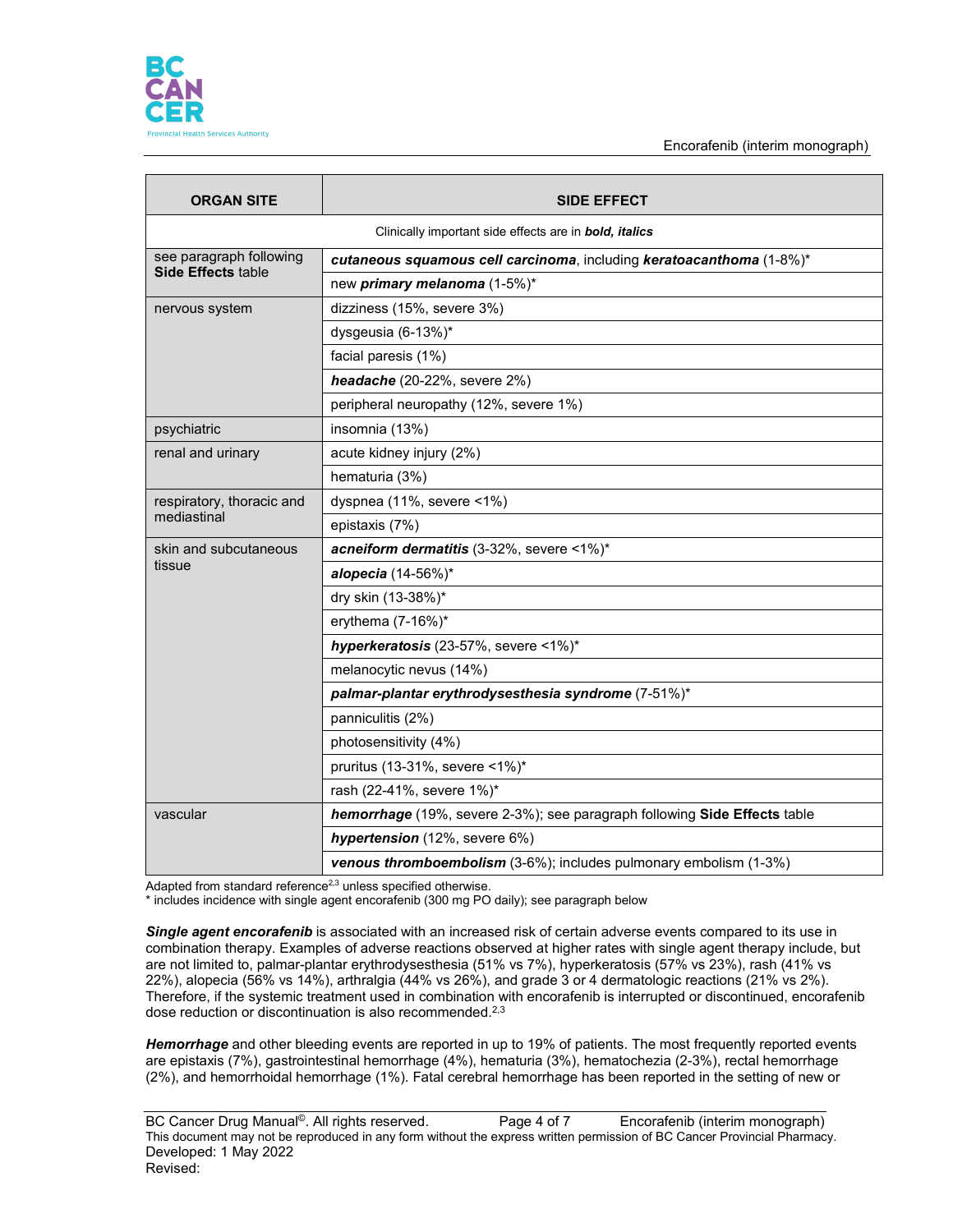

progressive brain metastases. Based on the severity of the bleeding event, dose interruption, dose reduction, or treatment discontinuation may be required.2,3

Based on its mechanism of action, encorafenib may promote *malignancies* associated with activation of RAS through mutation or other mechanisms. Malignancies, such as cutaneous squamous cell carcinoma (cuSCC), new primary melanoma, and non-cutaneous malignancies have been reported with encorafenib. The risk of developing second malignancies appears to be higher when encorafenib is used as a single agent versus in combination therapy. Median onset to first occurrence of cuSCC is ~6 months after encorafenib is started. Regular dermatologic evaluation is recommended throughout treatment and for up to 6 months following treatment discontinuation. Advise patients to promptly report any new skin lesions. Suspicious skin lesions should be excised. Permanently discontinue encorafenib for development of RAS mutation-positive non-cutaneous malignancies.<sup>2,3</sup>

*Uveitis*, including iritis and iridocyclitis, and *retinal pigment epithelial detachment* have been reported. Patients reporting new or worsening visual disturbances such as diminished central vision, blurred vision, or loss of vision should be promptly referred for ophthalmological evaluation. Dose interruption, dose reduction, or treatment discontinuation may be required to manage symptoms. $2,3$ 

| <b>AGENT</b>                  | <b>EFFECT</b>                                                                    | <b>MECHANISM</b>                                                           | <b>MANAGEMENT</b>                                                                                                                                                       |
|-------------------------------|----------------------------------------------------------------------------------|----------------------------------------------------------------------------|-------------------------------------------------------------------------------------------------------------------------------------------------------------------------|
| diltiazem $2,3$               | 2-fold increase in AUC and<br>45% increase in $C_{\text{max}}$ of<br>encorafenib | moderate inhibition of CYP<br>3A4 by diltiazem                             | avoid concurrent use; if<br>coadministration cannot be<br>avoided, see table below<br>for suggested encorafenib<br>dose reduction (monitor for<br>encorafenib toxicity) |
| grapefruit juice <sup>3</sup> | may increase plasma level<br>of encorafenib                                      | may inhibit CYP 3A4<br>metabolism of encorafenib<br>in the intestinal wall | avoid grapefruit juice for<br>48 hours before and for<br>duration of encorafenib<br>therapy                                                                             |
| posaconazole <sup>2,3</sup>   | 3-fold increase in AUC and<br>68% increase in $C_{\text{max}}$ of<br>encorafenib | strong inhibition of CYP<br>3A4 by posaconazole                            | avoid concurrent use; if<br>coadministration cannot be<br>avoided, see table below<br>for suggested encorafenib<br>dose reduction (monitor for<br>encorafenib toxicity) |

## **INTERACTIONS:**

Encorafenib is a substrate of *CYP 3A4*. CYP 3A4 *inhibitors* may increase the plasma concentration of encorafenib. Avoid concurrent use with *moderate* or *strong* CYP 3A4 inhibitors if possible. If coadministration with a moderate or strong CYP 3A4 inhibitor cannot be avoided, encorafenib dose reduction is recommended (see table below). Monitor for encorafenib toxicity. Following discontinuation of the CYP 3A4 inhibitor (and after a period equaling 3-5 elimination half-lives of the inhibitor), encorafenib may be resumed at the prior dose.<sup>2,3</sup>

|                                                 | <b>Suggested Encorafenib Dose Reduction</b>                              |                                                                        |  |
|-------------------------------------------------|--------------------------------------------------------------------------|------------------------------------------------------------------------|--|
| <b>Planned Encorafenib Dose</b><br>(once daily) | Coadministered with<br><b>MODERATE CYP 3A4 Inhibitor</b><br>(once daily) | Coadministered with<br><b>STRONG CYP 3A4 Inhibitor</b><br>(once daily) |  |
| 450 mg                                          | $225 \text{ mg}$                                                         | 150 mg                                                                 |  |
| $300 \text{ mg}$                                | $150 \text{ mg}$                                                         | 75 mg                                                                  |  |
| 225 mg                                          | 75 mg                                                                    | 75 mg                                                                  |  |
| 150 mg                                          | 75 mg                                                                    | 75 mg                                                                  |  |

*CYP 3A4 inducers* may decrease the plasma concentration of encorafenib. Avoid concurrent use with *moderate* or *strong* CYP 3A4 inducers if possible.<sup>2,3</sup>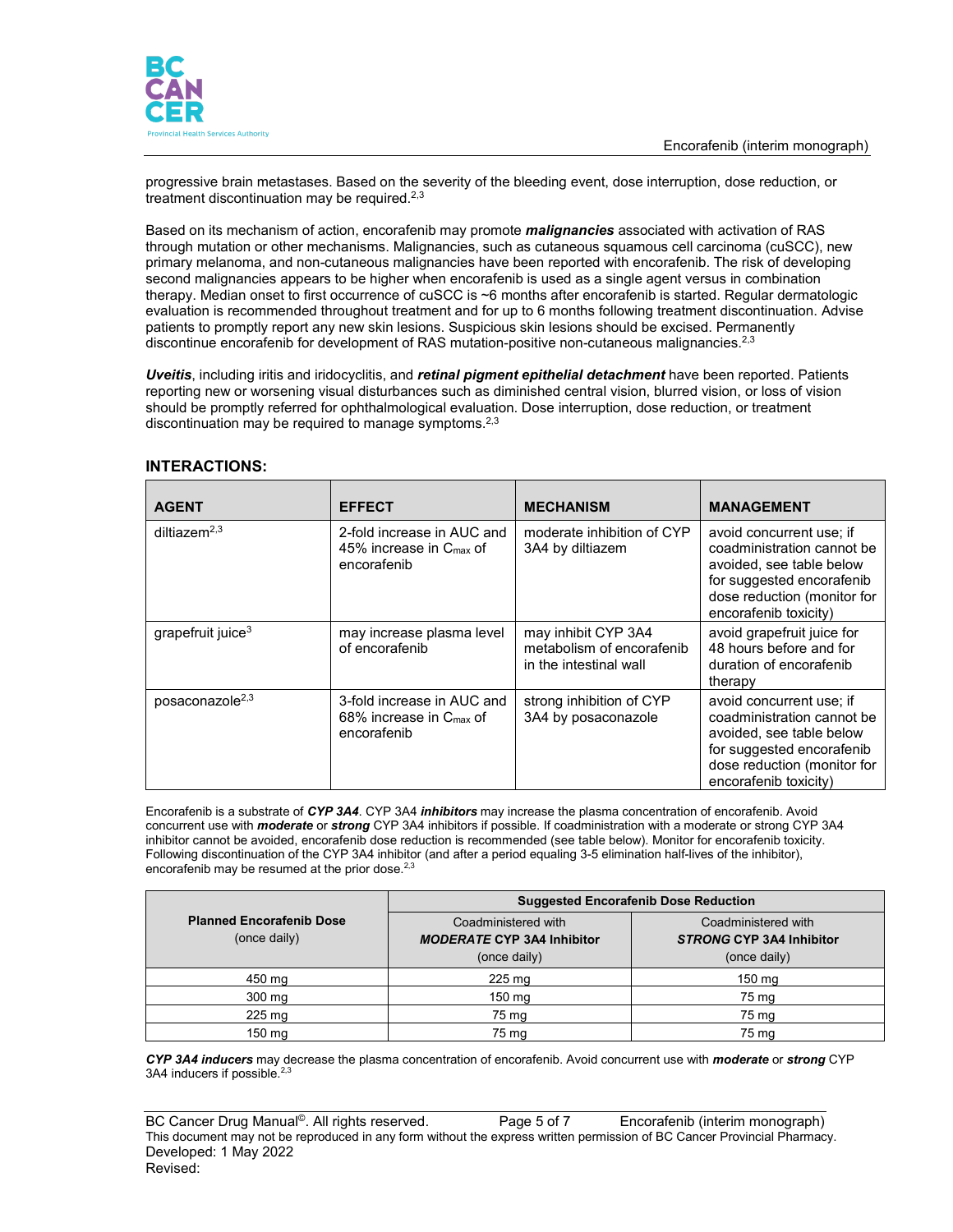

Encorafenib is a reversible inhibitor of UGT1A1, CYP 1A2, CYP 2B6, CYP 2C8/9, CYP 2D6, and CYP 3A, a time-dependent inhibitor of CYP 3A4, and an inhibitor of P-gp, BCRP, OCT1, OCT2, OAT1, OAT3, OAT1B1, and OAT1B3 *in vitro*; clinical significance is unknown.<sup>2,3</sup>

Encorafenib is an inducer of CYP 1A2, CYP 2B6, CYP 2C9, and CYP 3A4 *in vitro*; clinical significance is unknown.<sup>2,3</sup>

Encorafenib is a substrate of P-gp; clinical significance is unknown.<sup>2,3</sup>

# **SUPPLY AND STORAGE:**

*Oral:* Pfizer Canada ULC supplies encorafenib as 75 mg hard gelatin capsules. Capsules contain propylene glycol. Store at room temperature. Protect from moisture.<sup>3</sup>

*Additional information:* Dispense encorafenib in original bottle with desiccant. 3

## **DOSAGE GUIDELINES:**

Refer to protocol by which patient is being treated. Numerous dosing schedules exist and depend on disease, response, and concomitant therapy.

#### *Adults***:**

| Oral:2,3,8,9                | BC Cancer usual dose noted in <b>bold, italics</b><br>450 mg (range 225-450 mg) PO once daily                  |
|-----------------------------|----------------------------------------------------------------------------------------------------------------|
|                             | 300 mg (range 150-300 mg) PO once daily                                                                        |
|                             | Administer with food or on an empty stomach.<br>Do not take with grapefruit or grapefruit juice.               |
| Concurrent radiation:       | no information found                                                                                           |
| Dosage in myelosuppression: | modify according to protocol by which patient is being treated                                                 |
| Dosage in renal failure:    | CrCl $\geq$ 30 mL/min: no adjustment required <sup>2,3</sup><br>CrCl < 30 mL/min: no information found         |
|                             | calculated creatinine clearance<br>$N^*$ x (140 - Age) x weight in kg<br>$=$<br>serum creatinine in micromol/L |
|                             | * For males N=1.23; for females N=1.04                                                                         |
| Dosage in hepatic failure:  | mild hepatic impairment (Child-Pugh A): consider dose reduction to 300 mg PO<br>once daily <sup>2,3</sup>      |
|                             | moderate/severe hepatic impairment (Child-Pugh B/C): no information found                                      |
| Dosage in dialysis:         | no information found                                                                                           |
| <b>Children:</b>            | safety and efficacy has not been established <sup>3</sup>                                                      |